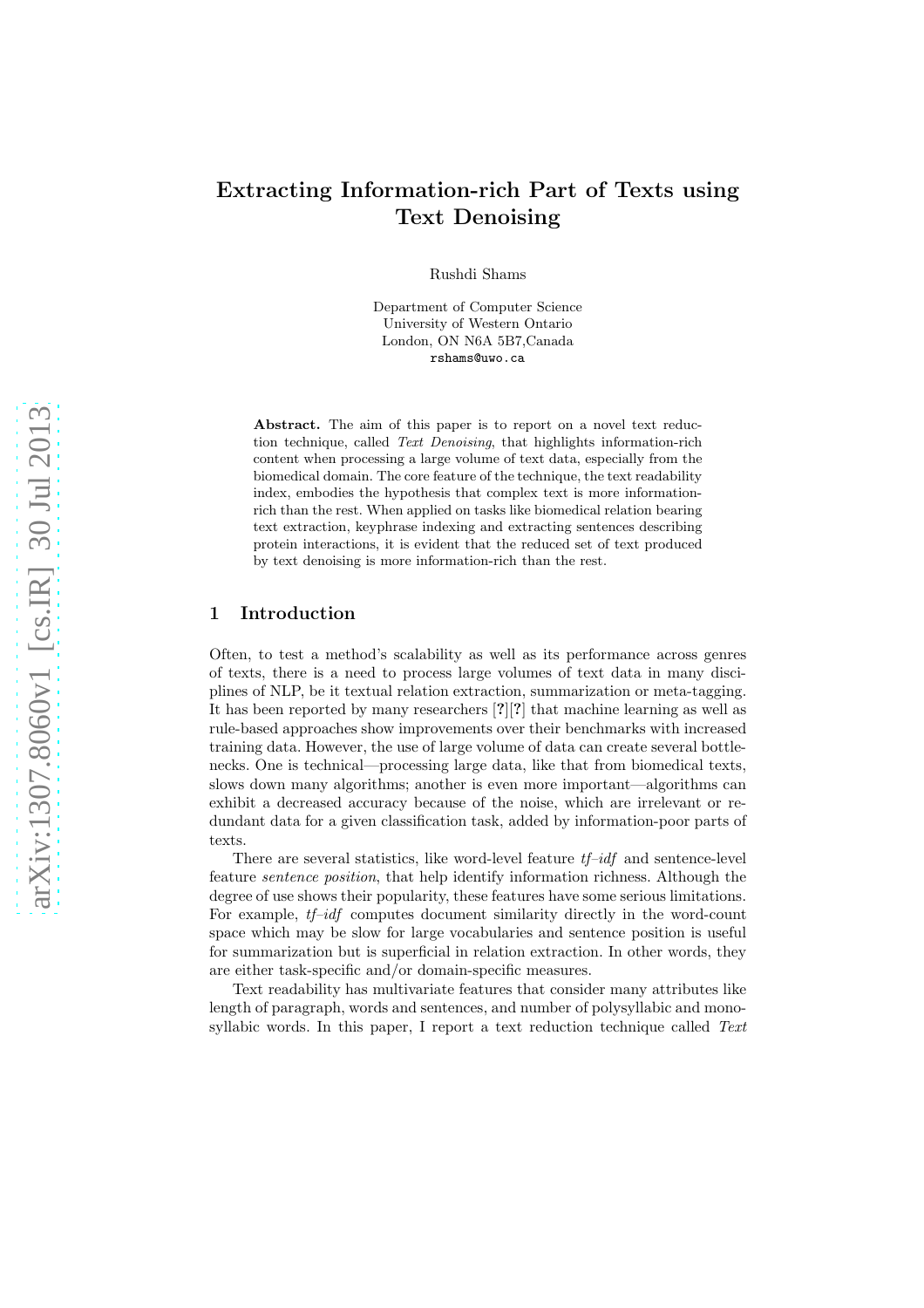#### 2 Rushdi Shams

Denoising that reduces text data based on text readability, especially from the biomedical domain, to that which is more information-rich by removing most of the noise. The reduced text is also expected to be task-independent and informative enough to improve accuracy of NLP tools across disciplines.

### <span id="page-1-0"></span>2 Proposed Method

Among text readability scores, the following five measures are considered as yardsticks— Fog Index (hereinafter, FI) [?], Flesch reading ease score (FRES) [?], Smog Index [?], Forcast Index [?], and Flesch-Kincaid readability index (FKRI) [?]. The choice of using text readability as an information richness statistic is motivated by the results of an experiment by Duff and Kabance [?]. In their experiment, a passage with no more than two phrases were converted into primer prose and FI was applied to test its readability. They found that the score was low (i.e., the prose was extremely easy to read). The authors concluded that easy texts obscure the relationships and ideas as they de-emphasize both. In contrast, difficult texts emphasize relationships and ideas yielding low readability. I suggest that the describing of biomedical relations, meta information, etc. lengthens sentences as well as increases the use of polysyllabic words which are the two principal components of many of the readability indexes.

Both rule-based and machine learning-based versions of Text Denoising are based on this principle that use text readability as a key feature and applies it at the sentence-level to identify those sentences within a text, called denoised text, where content information, such as biomedical relations, is more likely to occur. The rest of the text is called noise text. I am interested to observe the effect of using text denoising on different tasks and genres of text.

#### 3 Text Denoising on Relation Extraction

I developed a corpus of 24 texts that describe four pairs of related MeSH C and MeSH D concepts reported by Perez *et al.* [?]. I applied the rule-based version of text denoising on these texts to extract related biomedical concepts. The only rule I set for this task was to extract 30% of the low-readability sentences from the texts according to their FI score. This threshold is termed as the *denoising* threshold and the texts extracted are called denoised texts; the rest is called noise text. This threshold point was set heurisitically considering the stability in the frequency of appearance of the related concepts in the corpus. Other than 30%, the results with different denoising thresholds ranging from 10% to 50%, however, was not satisfactory. I ranked the pairs of concepts present in the denoised texts using their frequency. Most of the concept pairs with higher ranks, however, did not contain any semantic relations according to UMLS semantic relation network. Therefore, I re-ranked the pairs according to their positive predictive value (PPV) (similar to precision measure used in information retrieval evaluation tasks) and sensitivity. The pairs of concepts found from this re-ranking showed a convincing accuracy of 75% (ratio of semantically related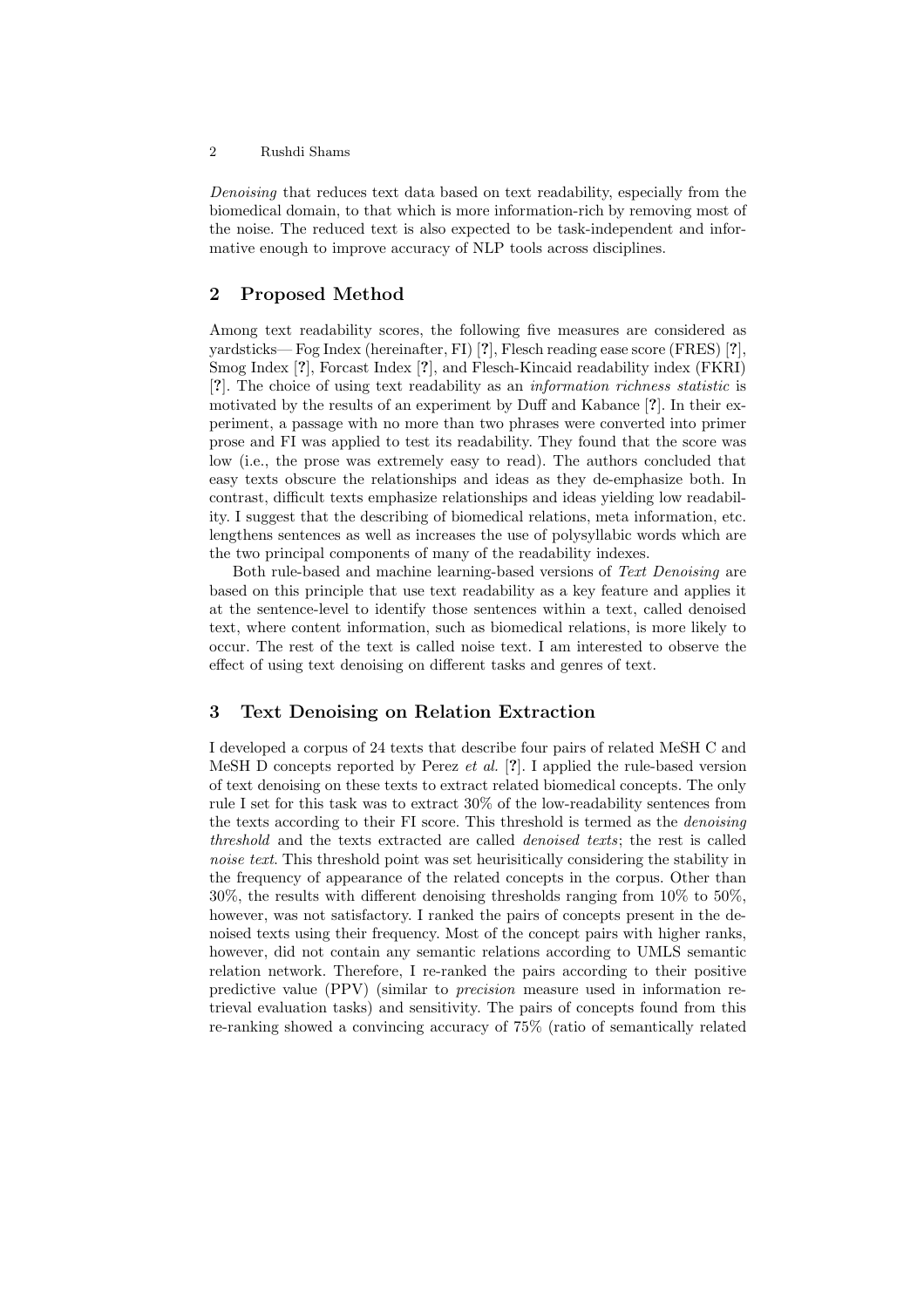| Rank           | Related            | Semantic |
|----------------|--------------------|----------|
|                | Concepts           | Relation |
| 1              | Ischemia-Glutamate | Yes      |
| $\overline{2}$ | Levels-Ischemia    | Nο       |
| 3              | Levels-Glutamate   | Yes      |
| 4              | Glutamate-Neurons  | Yes      |
| 5              | 10min-Ischemia     | Yes      |
| 6              | Glutamate-CA4      | Yes      |
| 7              | Increase-Glutamate | Yes      |
| 8              | 10min-Glutamate    | No       |
| 9              | Ischemia-5min      | Yes      |
| 9              | Glutamate-5min     | Nο       |

<span id="page-2-0"></span>Extracting Information-rich Part of Texts using Text Denoising 3

Table 1: Extracted related concepts for a paper on Ischemia and Glutamate

concepts to total) against the output of the UMLS semantic relation network. Table [1](#page-2-0) shows an output from a paper on one of the four pairs of concepts. Of note, I found that the noise texts did not have any related biomedical concepts. The detailled experimental setup and results are reported by Shams and Mercer [?].

Later, I performed an experiment with four other readability scores mentioned in Section [2](#page-1-0) on the same corpus. A comparative result showed that FI outperformed the other indexes by extracting more meaningful relations [?]. I also analyzed the performance of the indexes considering the performance of FI as a benchmark. Table [2a](#page-2-1) and [2b](#page-2-2) show that the SMOG index is a close second to FI followed by FKRI, while FRES and FORCAST performed poorly. It can also be noted that the SMOG index, like FI, uses the core measure of complex words which reveals the fact that the measure of complex word fits best for text denoising and biomedical relation extraction.

# <span id="page-2-3"></span>4 Text Denoising on Keyphrase Extraction

I investigated the usability of denoised texts as training data for machine learningbased keyphrase indexers called KEA [?], KEA++ [?] and Maui [?]. I applied

<span id="page-2-2"></span><span id="page-2-1"></span>

| Score               | Precision Recall F-Score |       |       | Score          | Precision Recall F-Score |       |       |
|---------------------|--------------------------|-------|-------|----------------|--------------------------|-------|-------|
| <b>SMOG</b>         | 95.83                    | 82.14 | 88.46 | <b>SMOG</b>    | 96.88                    | 82.60 | 89.16 |
| FKRI                | 88.89                    | 82.76 | 85.71 | FKRI           | 89.73                    | 82.60 | 86.01 |
| <b>FRES</b>         | 82.61                    | 65.52 | 73.08 | <b>FRES</b>    | 80.83                    | 65.63 | 72.44 |
| FORCAST             | 81.82                    | 62.07 | 70.59 | <b>FORCAST</b> | 77.88                    | 61.61 | 68.72 |
| $\lbrack a \rbrack$ |                          | b.    |       |                |                          |       |       |

Table 2: [\(a\)](#page-2-1) Micro-average and [\(b\)](#page-2-2) macro-average precision, recall and F-Score of the indexes on biomedical relation extraction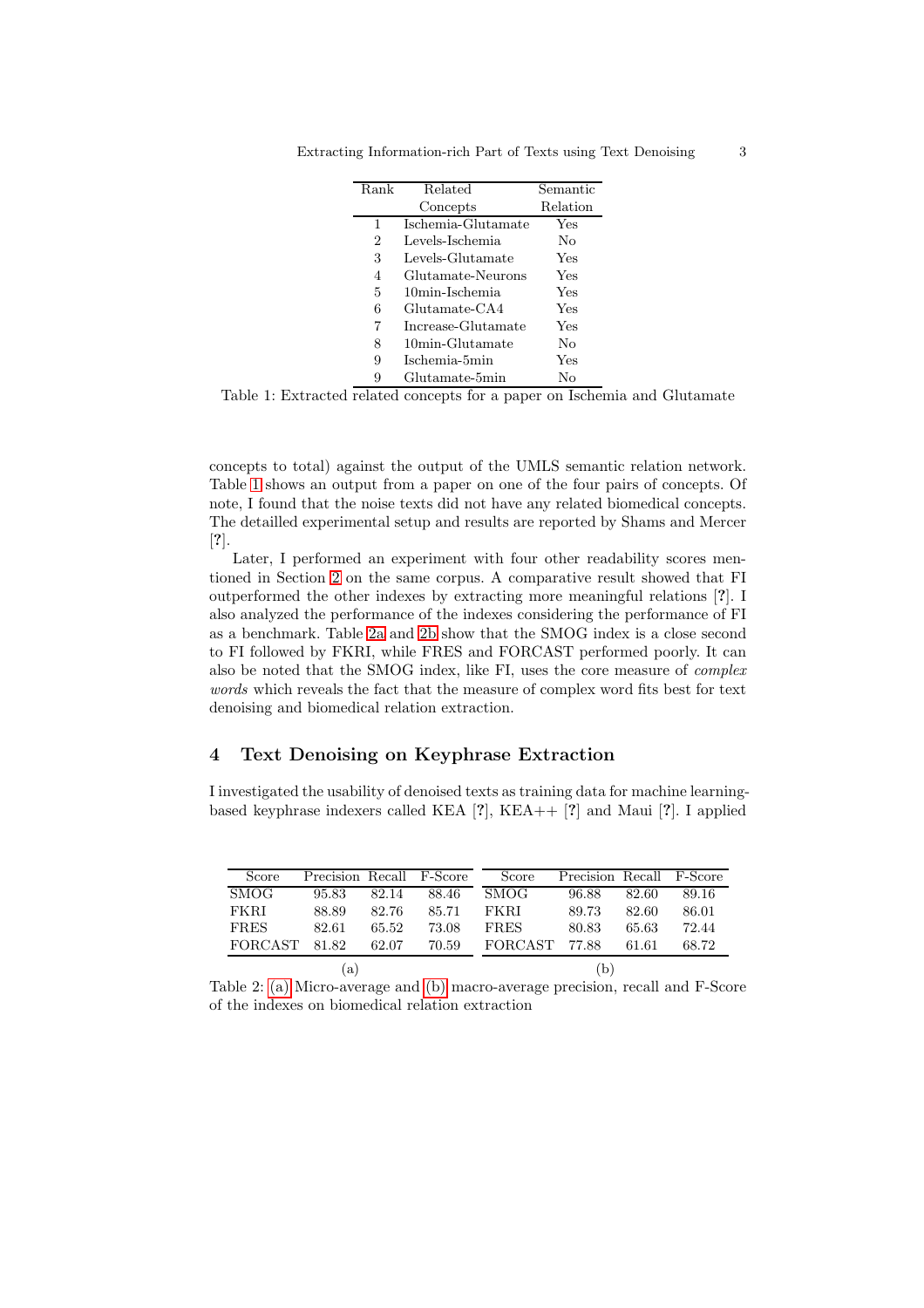#### <span id="page-3-0"></span>4 Rushdi Shams

<span id="page-3-1"></span>

| Classifier          | <b>FAO-780</b> |      | $CERN-290$                                      |      | NLM-500        |      |
|---------------------|----------------|------|-------------------------------------------------|------|----------------|------|
|                     |                |      | F-Score t-value F-Score t-value F-Score t-value |      |                |      |
| with Text Denoising | 23.03          | 5.07 | 14.73                                           | 3.42 | 14.60          | 4.14 |
| Benchmark           | 20.76          |      | 12.29                                           |      | 12.21          |      |
|                     |                |      | (a) Performance of KEA                          |      |                |      |
|                     |                |      |                                                 |      |                |      |
|                     | FAO-780        |      | $CERN-290$                                      |      | <b>NLM-500</b> |      |
| Classifier          |                |      | F-Score t-value F-Score t-value F-Score t-value |      |                |      |
| with Text Denoising | 27.98          | 3.78 | 23.28                                           | 2.40 | 20.15          | 6.38 |
| Benchmark           | 25.19          |      | 21.04                                           |      | 17.91          |      |
|                     |                |      | (b) Performance of $KEA++$                      |      |                |      |
|                     |                |      |                                                 |      |                |      |
|                     | FAO-780        |      | $CERN-290$                                      |      | <b>NLM-500</b> |      |
| Classifier          |                |      | F-Score t-value F-Score t-value F-Score t-value |      |                |      |
| with Text Denoising | 31.87          | 2.76 | 24.42                                           | 2.26 | 31.50          | 3.52 |
| Benchmark           | 31.86          |      | 24.92                                           |      | 31.13          |      |
|                     |                |      |                                                 |      |                |      |

(c) Performance of Maui

<span id="page-3-2"></span>Table 3: F-Scores of the keyphrase indexers with text denoising and its benchmark on three datasets

the indexers with their classifiers induced from denoised training data on three datasets, namely FAO-780, CERN-290 and NLM-500. These datasets are composed of texts from the domains of agriculture, physics and biomedical science. I compared the result with their benchmark performances that were achieved by using the full-text training data. Convincingly, in a 10-fold cross validation experiment, both KEA and KEA++, with their classifiers induced from denoised training data, outperformed their respective benchmark F-scores [?]. Maui, on the other hand, had mixed results and its denoised text induced classifier performs comparably with its benchmark [?]. The F-Scores are listed in Table [3a,](#page-3-0) [3b](#page-3-1) and [3c](#page-3-2) where a t-value greater than or equal to 2.26 indicates the statistical significance of the results at 95% confidence. Of note, unlike the fixed denoising threshold of 30% for relation extraction, I found that to get bias-free classifiers for the indexers, the denoising threshold point needed to be varied (usually between 30%–70%) for different genres of texts. This outcome confirms that the rule to decide the amount of text to be extracted from texts substantially depends for different writing styles.

# 5 Text Denoising on Extracting Protein Relations bearing Sentences

In an attempt to eliminate the denoising threshold which depends on writing style (Section [4\)](#page-2-3), I decided to develop a machine learning version of text denoising. The classification task in hand was to annotate sentences of a set of texts